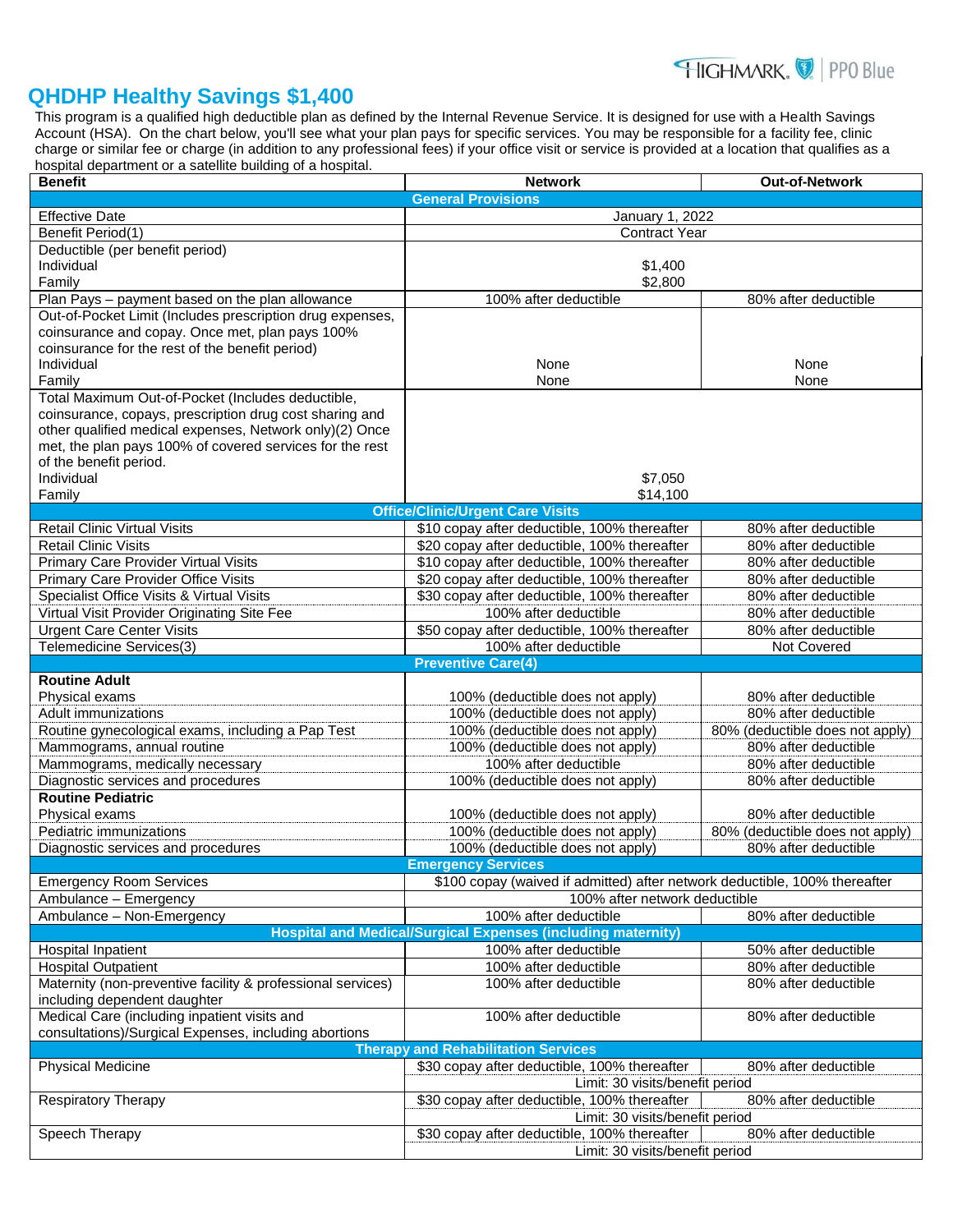| <b>Benefit</b>                                               | <b>Network</b>                                                               | Out-of-Network       |  |
|--------------------------------------------------------------|------------------------------------------------------------------------------|----------------------|--|
| <b>Therapy and Rehabilitation Services (cont.)</b>           |                                                                              |                      |  |
| <b>Occupational Therapy</b>                                  | \$30 copay after deductible, 100% thereafter                                 | 80% after deductible |  |
|                                                              | Limit: 30 visits/benefit period                                              |                      |  |
| <b>Spinal Manipulations</b>                                  | \$30 copay after deductible, 100% thereafter<br>80% after deductible         |                      |  |
|                                                              | Limit: 20 visits/benefit period                                              |                      |  |
| Other Therapy Services (Cardiac Rehab, Infusion              | 100% after deductible                                                        | 80% after deductible |  |
| Therapy, Chemotherapy, Radiation Therapy and Dialysis)       |                                                                              |                      |  |
| <b>Mental Health/Substance Abuse</b>                         |                                                                              |                      |  |
| Inpatient Mental Health Services                             | 100% after deductible                                                        | 80% after deductible |  |
| <b>Inpatient Detoxification</b>                              | 100% after deductible                                                        | 80% after deductible |  |
| Acute Inpatient Rehabilitation                               | 100% after deductible                                                        | 50% after deductible |  |
|                                                              | Limit: 60 visits/benefit period                                              |                      |  |
| Outpatient Mental Health Services (includes virtual          | \$30 copay after deductible, 100% thereafter                                 | 80% after deductible |  |
| behavioral health visits)                                    |                                                                              |                      |  |
| <b>Outpatient Substance Abuse Services</b>                   |                                                                              |                      |  |
|                                                              | 100% after deductible                                                        | 80% after deductible |  |
|                                                              | <b>Other Services</b>                                                        |                      |  |
| Allergy Extracts and Injections                              | 100% after deductible                                                        | 80% after deductible |  |
| Applied Behavior Analysis for Autism Spectrum<br>Disorder(5) | 100% after deductible                                                        | 80% after deductible |  |
| <b>Assisted Fertilization Procedures</b>                     | Not Covered                                                                  | Not Covered          |  |
| Dental Services Related to Accidental Injury                 | 100% after deductible                                                        | 80% after deductible |  |
| <b>Diagnostic Services</b>                                   |                                                                              |                      |  |
| Advanced Imaging (MRI, CAT, PET scan, etc.)                  | 100% after deductible                                                        | 80% after deductible |  |
| Basic Diagnostic Services (standard imaging, diagnostic      | 100% after deductible                                                        | 80% after deductible |  |
| medical, lab/pathology, allergy testing)                     |                                                                              |                      |  |
| Durable Medical Equipment, Orthotics and Prosthetics         | 100% after deductible                                                        | 80% after deductible |  |
| Home Health Care                                             | 100% after deductible                                                        | 50% after deductible |  |
|                                                              | Limit: 90 visits/benefit period                                              |                      |  |
| Hospice                                                      | 100% after deductible                                                        | 80% after deductible |  |
| Infertility Counseling, Testing and Treatment(6)             | 100% after deductible                                                        | 80% after deductible |  |
| <b>Private Duty Nursing</b>                                  | Not Covered                                                                  | Not Covered          |  |
| <b>Skilled Nursing Facility Care</b>                         | 100% after deductible<br>50% after deductible                                |                      |  |
|                                                              | Limit: 100 days/benefit period                                               |                      |  |
| <b>Transplant Services</b>                                   | 100% after deductible                                                        | 80% after deductible |  |
| Precertification/Authorization Requirements(7)               | <b>YES</b>                                                                   |                      |  |
|                                                              | <b>Prescription Drugs</b>                                                    |                      |  |
| Prescription Drug Deductible                                 |                                                                              |                      |  |
| Individual                                                   | Integrated with medical deductible                                           |                      |  |
| Family                                                       | Integrated with medical deductible                                           |                      |  |
|                                                              | Retail Drugs (30-day Supply)                                                 |                      |  |
| Prescription Drug Program(8)                                 | Member pays 25% generic coinsurance after deductible                         |                      |  |
| Soft Mandatory Generic                                       | Member pays 25% formulary brand coinsurance after deductible                 |                      |  |
| Defined by the National Pharmacy Network - Not               | Member pays 45% non-formulary brand coinsurance after deductible             |                      |  |
| Physician Network. Prescriptions filled at a non-network     |                                                                              |                      |  |
| pharmacy are not covered.                                    | <b>Specialty Drugs (Retail/Mail Order)</b>                                   |                      |  |
|                                                              | 25% for specialty drugs with \$150 maximum per prescription after deductible |                      |  |
| Your plan uses the Comprehensive Formulary with an           | Maintenance Drugs through Mail Order or Smart90-CVS Pharmacy                 |                      |  |
| Incentive Benefit Design.                                    | (90-day Supply)                                                              |                      |  |
| \$25 generic copay after deductible                          |                                                                              |                      |  |
| Select Specialty Drugs are limited to 31-day Supply          | \$75 formulary brand copay after deductible                                  |                      |  |
|                                                              | \$125 non-formulary brand copay after deductible                             |                      |  |
|                                                              |                                                                              |                      |  |

This is not a contract. This benefits summary presents plan highlights only. Please refer to the policy/ plan documents, as limitations and exclusions apply. The policy/ plan documents control in the event of a conflict with this benefits summary.

(1) Your group's benefit period is based on a Contract Year. The Contract Year is a consecutive 12-month period beginning on your employer's effective date. Contact your employer to determine the effective date applicable to your program.

(2) The Network Total Maximum Out-of-Pocket (TMOOP) is mandated by the federal government. TMOOP must include deductible, coinsurance, copays, prescription drug cost share and any qualified medical expense. If you are enrolled in a "Family" plan, with your nonembedded deductible, the entire family deductible must be satisfied before claims reimbursement begins. In addition, with your embedded out-of-pocket limit, once an individual family member's out-of-pocket limit is satisfied, additional claims reimbursement begins for that person. Finally, with your embedded TMOOP, once any eligible family member satisfies his/her individual TMOOP, claims will pay at 100% of the plan allowance for covered expenses, for the rest of the plan year. Claims for the remaining family members will pay at 100% once the family TMOOP amount is met.